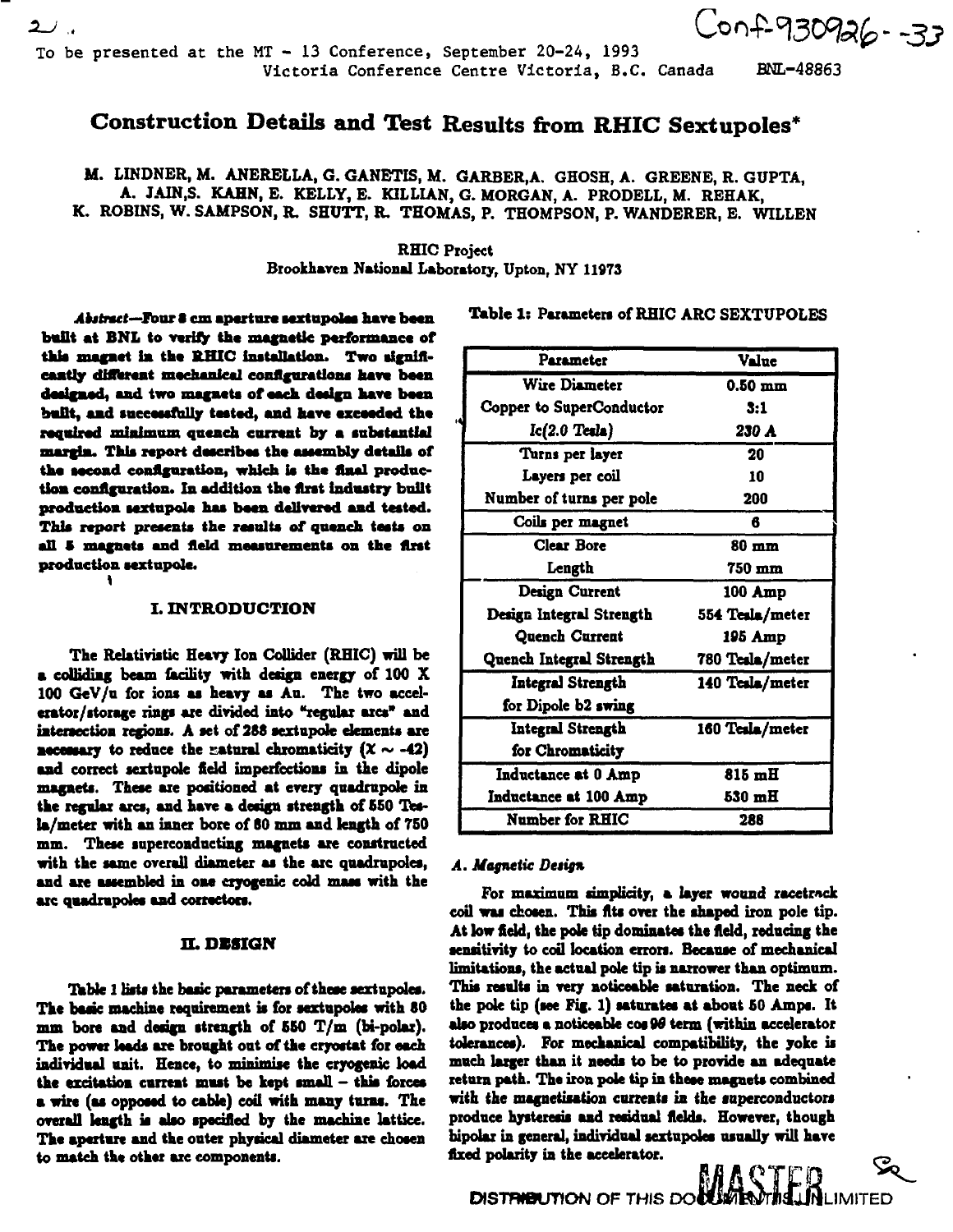#### *B. Mackanical Deng\**

**For the RHIC arc magnets, the philosophy is to use** as much as possible of the dipole technology for the rest of the components. Hence, the sextupole voke differs only **in detail from that of the dipole. The 8 cm sextnpole k constructed as a modular snbassembly, joined at final** assembly with the quadrupole and corrector units.

*1) Maput Detign:* **The magnets are built in two yoke halves(Fig. 1, which are almost identical in detail.** In order to obtain the desired sextupole field, the magnet **halves each contain three superconducting wire-wound coils. These coils are connected to pronde the magnetic polarity required lor the magnet.**





*t) Iron* **Mass:** The iron mass of the yoke half is **divided into modules, made np of stacks of sheet steel laminations 1.8 mm thick. These stacks are carefully controlled to keep the iron quantities (weights) uniform, for consistent performance, and are held together by means of low carbon steel pins, staked at the ends. The laminations contain all the necessary contours and details to provide for pole pieces, coil seats, helium bypass holes, assembly holes and reference flats for assembly and survey. A number of these modules are placed on accurately machined rails for assembly. End modules, which have no pole pieces but are otherwise identical in shape to the middle modules, are placed at the ends of** **the yoke half stack. Tooling rods and plates are employed to keep the entire yoke half stack together for subsequent assembly operations. To this point, the upper and lower yoke halves are identical.**

*S) Coils:* **The wire is wrapped with Kapton insulation and then fiberglass tape. The coils are layer wound on machined epoxy fiberglass (G-10CR or G-11CR) coil forms, carefully controlled to prevent wire crossovers. Each layer of wire is covered with a layer of fiberglass** tape, which is impregnated with liquid epoxy immedi**ately before installation, to provide a stable base for the next layer of wire. Ten such layers are built-up, for a total of 200 turns of wire per coil. Coil closure is effected by means of flat strips of epoxy fiberglass inserted into the coil wire space and compressed to form the wires and fiberglass tapes into a dense mass. To this point, all the coils are identical as to winding direction, number of turns and sise. After the epoxy has hardened, the wires are brought out to a terminal board where the connections determine whether the coil is an "A" or "B" coil, "A" and "B" designating coil polarity. The coils are then individually tested for resistance, and inductance. The ends of these coils are unsupported, the Lorents forces are hoop stress in nature, and the quench performance of** the coil is determined by the center section.



**Figure 21 Quench currents for RHIC sextupoles. Design current allows 50% margin above normal operation. Note the suppressed sero.**

*4) Yoht Hulf Aumhtt:* **The yoke half stacks are placed on assembly rails, and coils are installed on the pole pieces. Depending on whether the half stack is "upper" or "lower", the co: l complement is 2 "A\* coils and 1 "B" coil for the upper, and 1 "A" coil and 2 "B"**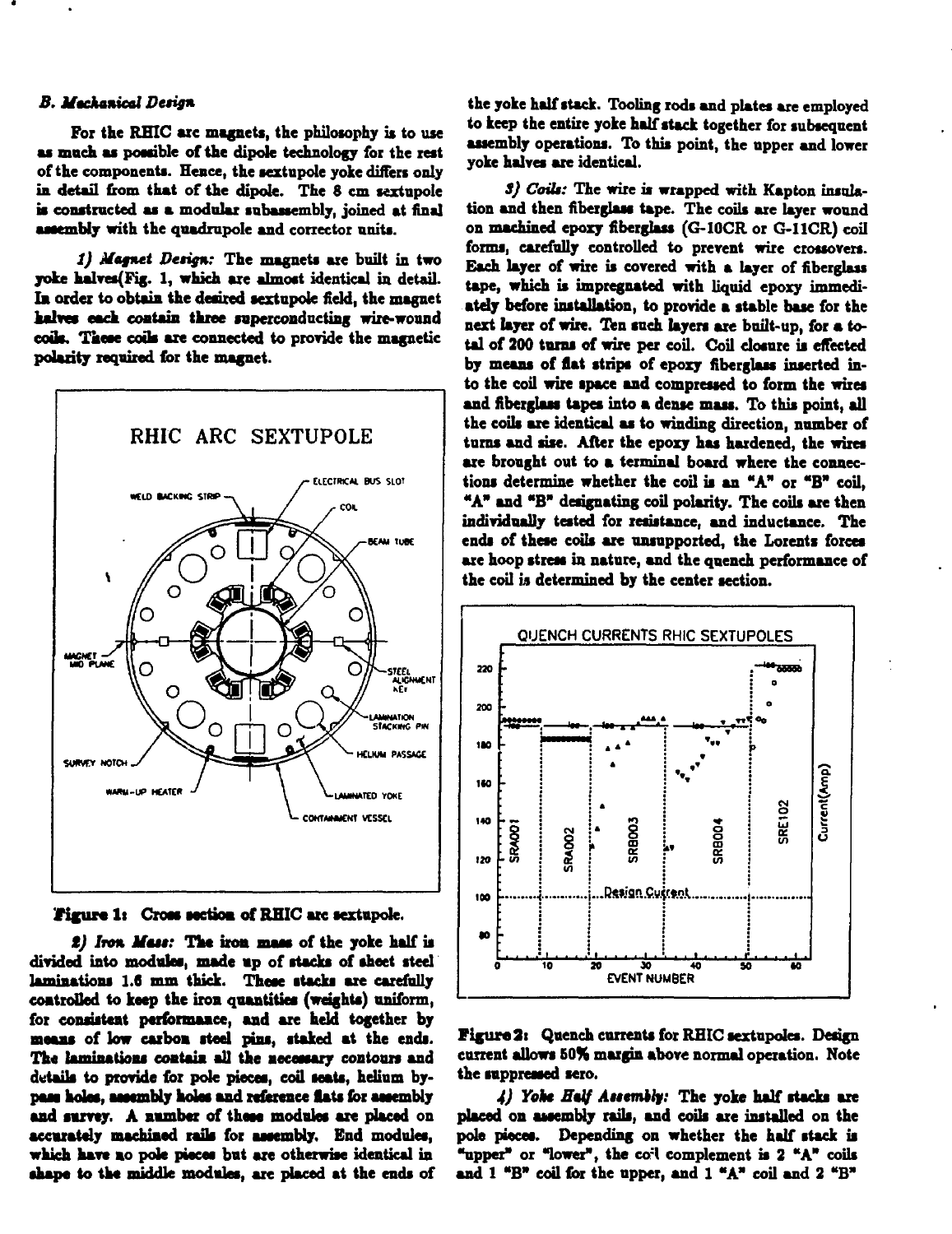

**Figure I: Calculated and measured integral sextupole strength. Note the small hysteresis.**



**Figure 4: Comparison of measured and calculated trst (b8) allowed harmonic. The calculation is for the center of the magnet, the measurement includes the effects of the ends.**

**coils for the lower half. End fillers are installed at this** point to keep the coils from shifting axially. These fillers

**are machined epoxy fiberglass, and are cemented in place with in epoxy containing an inorgnnic filler.**

**Due to the flexibility of the long sides of the wound coil, the coil is restrained with an elastic member that resists the Lorents forces generated during operation of the magnet. At quench these forces are 80 kN/m at 45<sup>s</sup> from radial. After some developmental studies, the restraint that evolved was a simple spring shape that slides into place in an axial direction, and is retained by a carefully shaped wedge which is held in place by having the apex angle below the angle of repose. The wedge** needs only to be pushed into place by a ball-ended tool, **and remains there until forced out by deliberate action. The spring, which develops some 35 kN/m to resist the Lorents force, is fabricated from beryllium copper, then heat treated. The wedge is precision extruded aluminum alloy. This retainer design allows the replacement of any sextupole coil without complete disassembly of the magnet.**

**Since both yoke halves are assembled with the midplane open, it is necessary to invert the upper half for assembly. The tooling provided to support the upper half module assemblies incorporates stub shafts to allow the upper half to be lifted off the assembly rails, rotated about its longitudinal axis, and then lowered into place on the lower half. After alignment, the two halves are joined by nmall fillet welds, spring coil retainers that bridge the mid-plane are installed, and end plates are** welded into place. Installation of a fiberglass terminal **board, and wiring of the coils, axe all that remain for completion of the sextnpole magnet assembly.**

#### **m . Quench Results**

**The results of quench testing are summarised in Fig. 2. In this figure I,, denotes the calculated limiting current based on the measured wire short sample Icj. Numerous(~ 100) quenchs on the plateaux have been omitted for clarity. SRA001 and SRA002 were built with the earlier restraint system and the coils were either built in house or re-worked in house, they have excellent quench behavior. SRB003 and SRB004 were built as pre-production prototypes. In these magnets, the outer surface of the coil was not compressed during cure: the looseness is reflected in the rather extensive training. Note that the lowest quench is still 125% of design. SRE102 is the first sextupole made wholly by industry (Everson Electric). Its first quench at 180% of design is outstanding.**

### **IV. Magnetic Field Results**

**The five sextupoles have been measured with rotating coils both at room temperature and at 4.2 K, with good agreement between the two measurements. Only the data for SRE102 is presented (the fields for the earlier magnets are similar).**